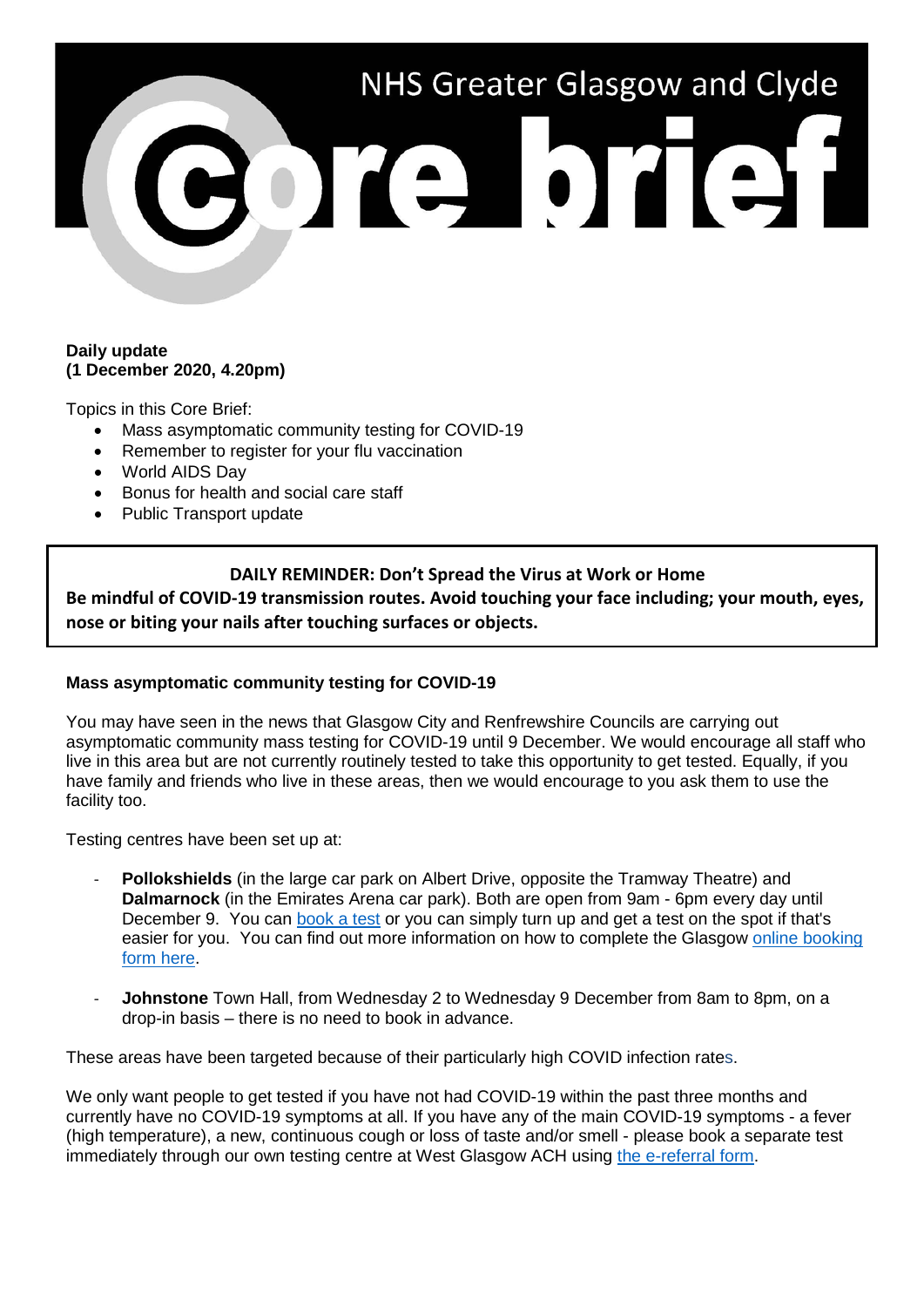### **Remember to register for your flu vaccination**

Thank you to everyone who has been vaccinated against this year's winter flu.

This year it is more important than ever to protect yourself, your patients, family and colleagues, so if you haven't already registered for your flu vaccination, please do so to ensure you are protected this year.



For staff working in clinical areas, who will get their flu vaccination via peer immunisation, you should fill in the [registration form](https://ggcflu.azurewebsites.net/) BEFORE being vaccinated. This will enable us to plan effectively to ensure that vaccine can be ordered. (If you are not on the GGC network please use [this link](https://forms.office.com/Pages/ResponsePage.aspx?id=veDvEDCgykuAnLXmdF5JmgW9YoY5w-BDlHK7ghonYUBUM0VUN0ExSFI4UkZaRFlKREFJTlZWTDhaOSQlQCN0PWcu)  [to the registration form.](https://forms.office.com/Pages/ResponsePage.aspx?id=veDvEDCgykuAnLXmdF5JmgW9YoY5w-BDlHK7ghonYUBUM0VUN0ExSFI4UkZaRFlKREFJTlZWTDhaOSQlQCN0PWcu))

Further dates have been added for **non-clinical** staff (including corporate services, IT, finance, facilities, laundry, decontamination unit, telecommunications, medical physics and administration staff who do not work in a clinical area) to book in for their flu vaccination. These sessions are appointment only. [For](https://www.nhsggc.org.uk/working-with-us/hr-connect/occupational-health/staff-flu-vaccination-programme-2020-2021/non-clinical-areas/sessions-for-non-clinical-staff/)  [further information and to book an appointment click here.](https://www.nhsggc.org.uk/working-with-us/hr-connect/occupational-health/staff-flu-vaccination-programme-2020-2021/non-clinical-areas/sessions-for-non-clinical-staff/) 

Getting your flu vaccination is the single most effective way of preventing flu, so our message to staff is simple: let's do our bit and take this easy but important step to protect ourselves, our patients and our families this winter.

If you are unsure of which category you fall into, or you are working from home and unsure how to access your flu vaccination, please speak with your line manager in the first instance.

For more information on the Staff Flu Vaccination Programme, visit: [www.nhsggc.org.uk/staffflu](http://www.nhsggc.org.uk/staffflu)

### **World AIDS Day**

Tuesday 1<sup>st</sup> December marks the 32<sup>nd</sup> annual World AIDS Day and this morning the Scottish Government announced its proposal to eliminate HIV transmission in Scotland by 2030, alongside other measures to prevent transmission including free condom provision, widening access to medication that prevents HIV infection, increasing testing capacity and measures to prevent people sharing needles.

While significant progress has been made since that first World AIDS Day, HIV continues to affect communities in Scotland. However, thanks to treatment that allows people to live long and healthy lives, it can be considered a manageable long-term health condition. In spite of this, misconceptions about HIV persist and many people experience stigma and discrimination, which is often the most difficult part of living with HIV.

NHSGGC continues to provide treatment and care services for anyone living with HIV. Support is available whether you are recently diagnosed or have been managing your HIV for a long time. The Brownlee Centre at Gartnavel General Hospital also provides an HIV Patient Forum to provide input and consultation on the delivery of local services.

You can check your own knowledge about HIV, Hepatitis B and Hepatitis C by completing the Blood Borne Viruses course on LearnProNHS (GGC: 116 Blood Borne Viruses). This is a great opportunity to update your learning with the most recent information.

You can also find out more about HIV and World AIDS Day by checking this helpful information prepared by our colleagues at Waverley Care [https://www.waverleycare.org/worldAIDSday.](https://www.waverleycare.org/worldAIDSday)

#### **Bonus for health and social care staff**

First Minister Nicola Sturgeon yesterday announced a one-off payment for NHS and social care staff who have worked throughout the COVID-19 pandemic.